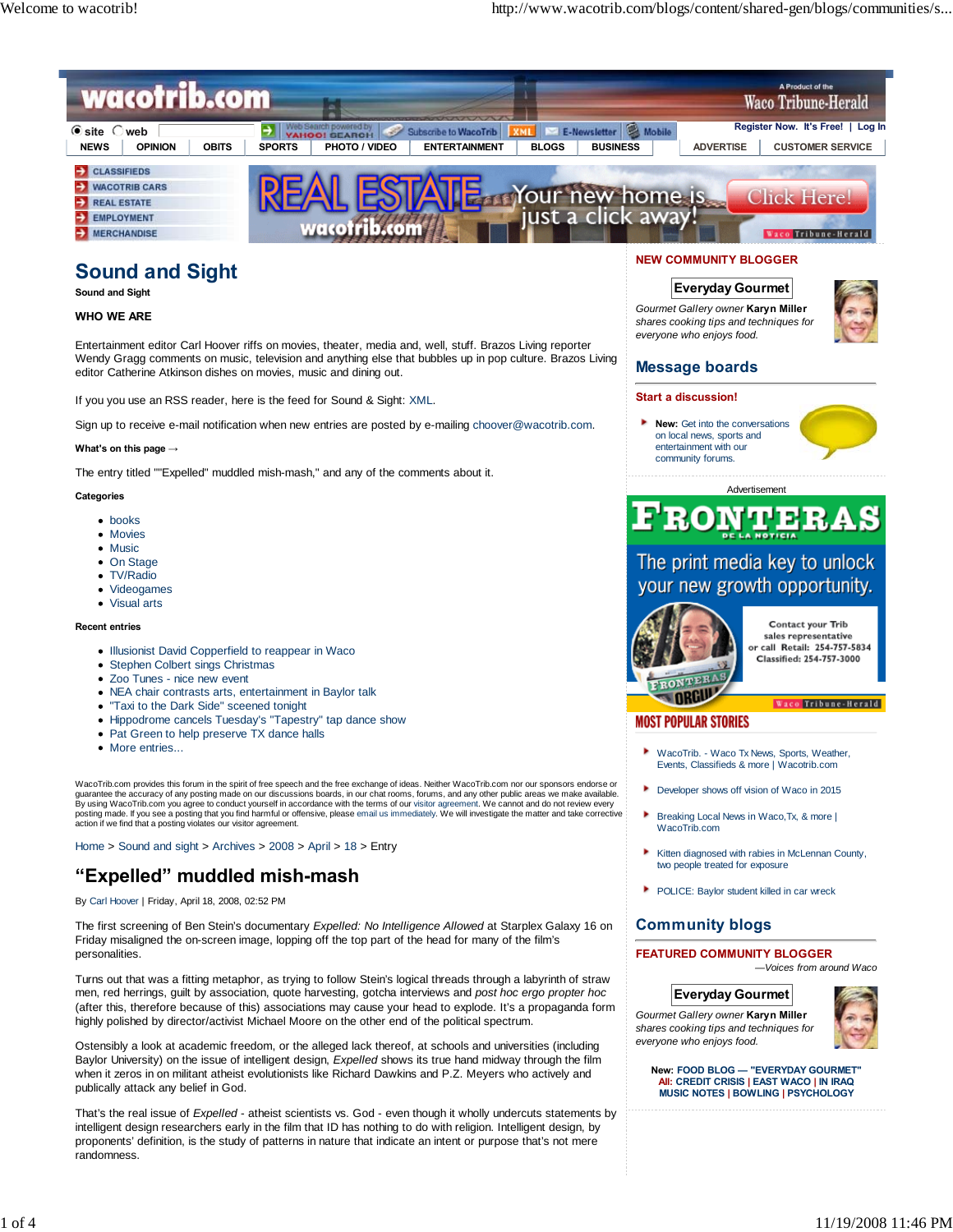Stein, a conservative spokesman and actor best known for his *Ferris Bueller's Day Off* role as a droning teacher and as the smart host of the game show "Win Ben Stein's Money," frames *Expelled* as an exploration of academic freedom.

Given that debate and free exploration of ideas is a linchpin of American identity, Stein goes to the cases of such scientists and researchers as Richard Sternberg, Guillermo Gonzalez, Caroline Crocker and Baylor's engineering professor Robert Marks, who claimed their institutions and professional colleagues punished them or ruined their careers once they dared to suggest ID's validity.

It's telling, however, that any opposing explanations of the circumstances in question come toward the film's end and either are dismissed or used as a "gotcha" moment, as in the case of Baylor engineering dean Ben Kelley. Kelley denies that Marks' work in ID-friendly studies led to Baylor's demand that he move his Web page off the university server, only to have an image of a memo sent to Marks that cites "intelligent design" as a concern pop up on screen.

Although William Demski, a former Baylor professor, and Baylor engineering professor Walter Bradley are among the ID advocates interviewed in *Expelled*, there's no mention of their Baylor connections - or controversies - in the film.

Stein interviews more than a score of scientists, administrators and journalists on the evolution-ID debate. Unfortunately, most are reduced to a series of pullout quotes.

Those coming to *Expelled* hoping to learn something about any research behind ID, a fair appraisal of weaknesses in evolutionary theories or - perhaps the film's most glaring and telling omission - how Christian evolutionists reconcile faith and science will leave sorely disappointed. The latter is quickly dismissed by a chain of quotes that brand them as liberal Christians and duped by militant atheists in their efforts to get religion out of the classroom.

Even though interviewees on opposite sides of the discussion qualify their statements with "it depends on how you define evolution," *Expelled* conveniently blurs the definitions of evolution, biological evolution, Darwinism, neo-Darwinism and origin of life.

Stein also frames and underlines certain comments with visual clips from such movies as *Inherit the Wind, The Wizard of Oz, The Planet of the Apes* , black-and-white 1950s educational movies and Cold War propaganda films with marching Communist armies.

Viewers also are treated to Stein's argument that evolution leads to disbelief in God, the loss of ethical and moral standards, eugenics, Nazism and the Holocaust, Planned Parenthood and abortion, before returning to the issue of academic freedom and equating science's resistance to ID as a Berlin Wall that needs tearing down.

I kid you not. Then again, I'm part of the Academy-Organizations-Media-Courts cabal that works to enforce evolution as accepted belief. Stein says that, too.

It's clear *Expelled* will reinforce strongly held opinions on extreme sides of the religion-science question rather than explore the considerable middle ground - nay, the continent - that's there.

It's smoke, mirrors, a lot of heat and little light - although the hand of a creator is clearly in its design.

Permalink | Comments (5) | Post your comment | Categories: Movies

**Comments**

By KDF

April 20, 2008 2:45 PM | Link to this

I have yet to see the movie, but I have all ready seen a couple of reviews. Carl, you dislike the movie and mention several reasons why. The Yahoo news entertainment writer wrote and explained why it was such a great movie. He also listed why it was so good.

Movie critics can come and go as far as I am concerned. One man's choice may be another's garbage. Bless you Carl on this Day of the Lord!!!!

By SRM

April 21, 2008 6:16 PM | Link to this

To quote Matt Lewis, a conservative commentator, "[T]his is a thought-provoking movie that is sure to arouse anger from the Left." And so it does. Hoover states it's a propaganda film on the polar opposite of those by Michael Moore. Yet the Left including Hollywood loved Moore's mockumentaries enough to give him an Academy Award for one. Go figure. Any chance Ben Stein will receive an Oscar for his movie?

By Robert Jacks

April 22, 2008 6:24 PM | Link to this

The reviews of Expelled all seem to be five stars or one. The reviewers, methinks, are viewing it through the lens of their ideology. I thought Expelled was the best film I have seen this decade. Do I arrive at this assessment using the lens of my ideology? You betcha. The whole premise of the film is that I should not suppress your right to be a left wing ideologue, nor you my right to be a virile insightful intellectual.

By JKW

April 23, 2008 1:33 AM | Link to this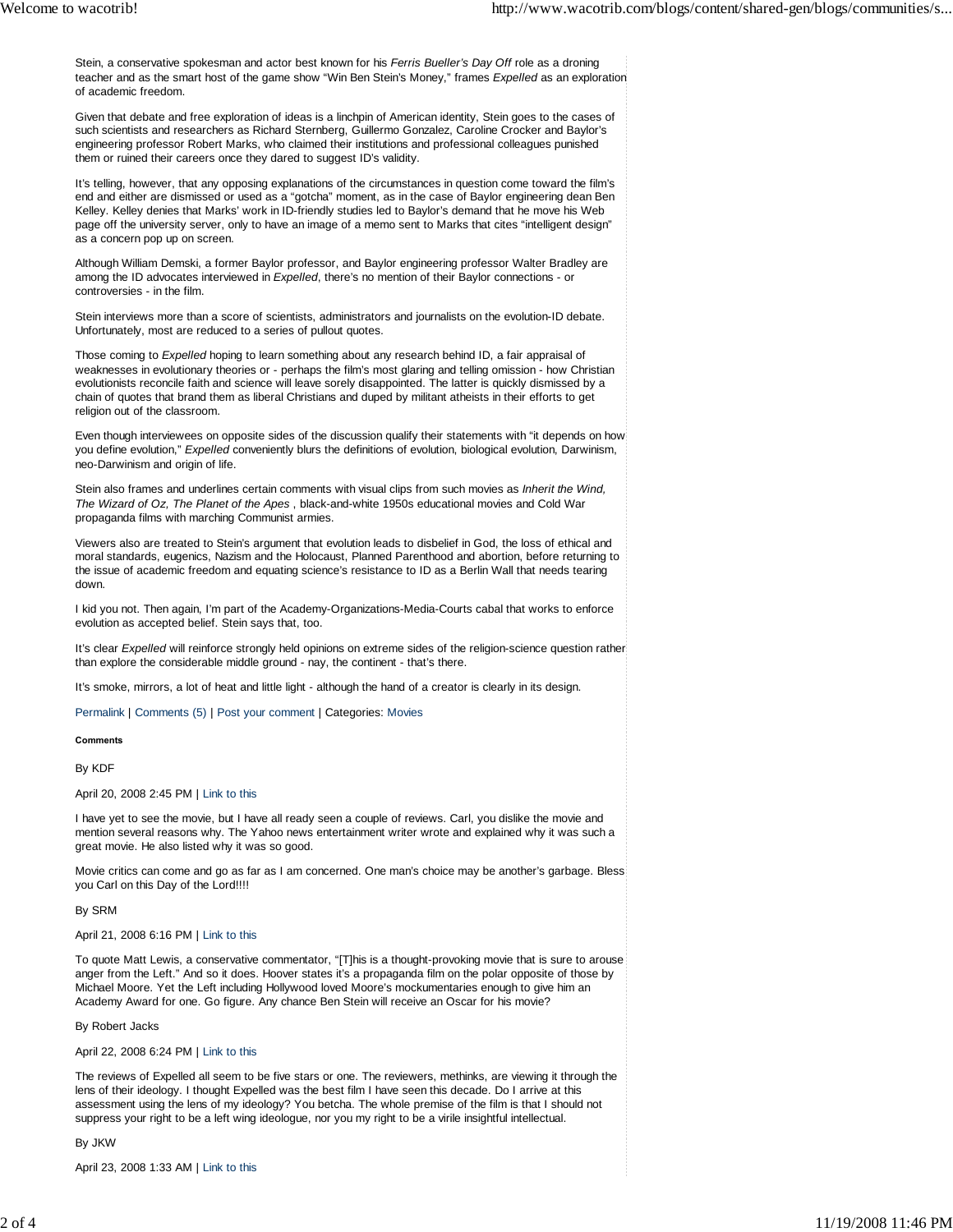As someone who considers himself a Christian and not a member of the so-called "Left," I am appalled by the mainstream Christian reaction to this film. Admirable though its message may be, most of its arguments are simultaneously slip-shod and antagonistic. That the other side resorts to similar tactics is no excuse. Quite the opposite. If we're right, then surely we can rise above such petty and counterproductive behavior.

It is foolish to suggest, as a commenter above does, that extremist propaganda is acceptable because propaganda exists on the opposite extreme. Any sincere and honest conservative should decry such reprehensibly-biased polemic, just as sincere and honest liberals speak out against the propaganda of Michael Moore (and many do).

*The whole premise of the film is that I should not suppress your right to be a left wing ideologue, nor you my right to be a virile insightful intellectual.*

How someone can use a phrase like that and accuse someone *else* of being an ideologue in the same breath defies imagination. It is precisely this sort of unfair, slanted bomb-throwing, present in the very subtitle of the movie under discussion, that *Expelled* is promoting. By entering a serious, complex debate wielding a foregone conclusion and an a\*\* of cheap shots, the movie (and its supporters) have no hope of bringing a respectful, fair and honest tone to this debate. I am tempted to wonder if they are any more interested in being respectful and fair towards their opponents than said opponents (as depicted in the movie) appear to be towards them. This is clearly not the way gain that respect.

Along the same lines, that we agree with the message of films like *Expelled* is not justification enough to compromise ourselves in their defense. As Christians, we must be our own harshest critics: First, because the highest standard is the only acceptable standard for a Christian. Second, because if we are not, then a very transparent double-standard will exist, and everyone will see it. Third, because if we do not examine everything we say and believe with the most intense level of scrutiny possible, eventually someone who does will come along and destroy it.

*Expelled* does not meet this high standard with respect to its argumentation … and all of you would be quick to point that out if it supported the cause of Darwin instead. We cannot give it "a pass" just because we agree with it. That makes us look as though we care nothing for good scholarship. And, while Christians laud this film to the skies, everyone else is busily deconstructing its faulty arguments into the ground, making us look doubly foolish.

Perhaps the most damning source I can cite in support of my view is an excerpt from a statement made by the scientists of "Reasons To Believe," a Christian organization dedicated to the highest standards of both faith and science. Their view (the full text of which can be found here is summed up as follows:

"In Reasons To Believe's interaction with professional scientists, scientific institutions, universities, and publishers of scientific journals we have encountered no significant evidence of censorship, blackballing, or disrespect. As we have persisted in publicly presenting our testable creation model in the context of the scientific method, we have witnessed an increasing openness on the part of unbelieving scientists to offer their honest and respectful critique.

"Our main concern about *EXPELLED* is that it paints a distorted picture. It certainly doesn't match our experience. Sadly, it may do more to alienate than to engage the scientific community, and that can only harm our mission."

By KDF

## April 23, 2008 10:11 PM | Link to this

All films like *EXPELLED* are going to support the left or right. That is how it is. My wife and I went last night. She though it was great. I thought it was good.

The most dominant interview was with Dr Dawkins. He was quite flusturd by Mr Stein's questions. Dr Dawkins went to say there is no God, then intertained the possibility of an *Highly intelligent entinty (out there in the universe - somewhere)."*\* Personally the interviews were "ask a question" listen for an answer. As to Michael Moore, never does an interviewee walk away due to set-up questions. <><

## **Post a comment**

Name:

E-mail\*:

**Note:** Your e-mail address will be displayed.

Remember me? O Yes O No

You may use the following formatting: Bold: \*\*this text will be bolded\*\* = **this text will be bolded** Italic: \*this text will be italic\* = *this text will be italic* Link: [text to be linked](http://www.ajc.com) = text to be linked

Comments: